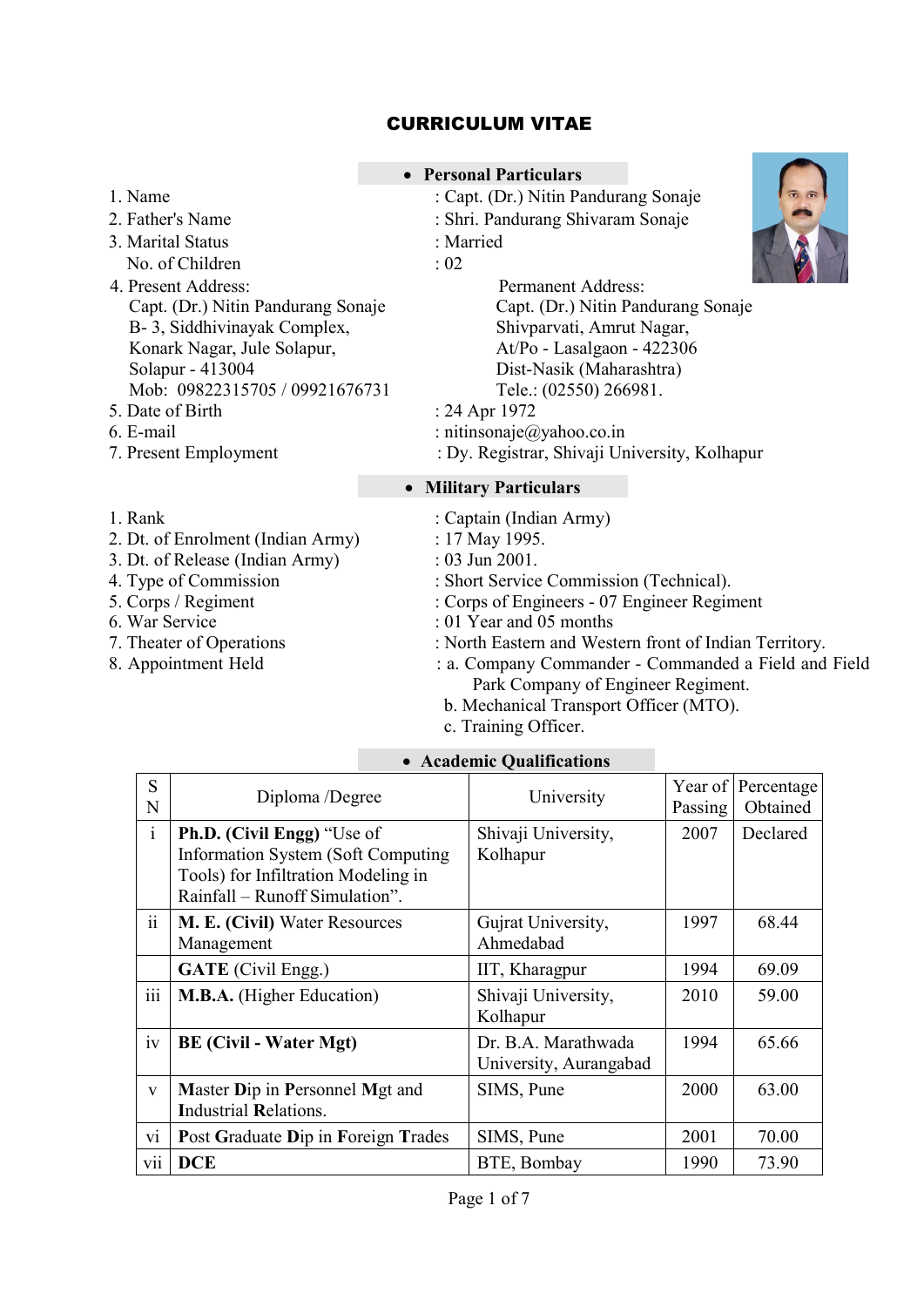# **Military Qualifications**

| SN           | Course                   | Duration    | Institute | Subject / Training Imparted                        |  |  |
|--------------|--------------------------|-------------|-----------|----------------------------------------------------|--|--|
| $\mathbf{i}$ | <b>Basic Military</b>    | 08May 95 -  | OTA,      | Leadership, Administration and Moral, Military     |  |  |
|              | <b>Training</b>          | 08 Mar 96   | Madras    | Military<br>Technology,<br>History,<br>Military    |  |  |
|              |                          |             |           | Geography, Combat Engg, Navigation, Infantry       |  |  |
|              |                          |             |           | Tactics, Maintenance and Operation of Small        |  |  |
|              |                          |             |           | Arms.                                              |  |  |
| ii           | Young Officers           | 14 Oct 96 - | CME,      | Combat Engg, Field Engg, Mine Warfare, Road &      |  |  |
|              | (Engineers) Course       | 05 Apr 97   | Pune      | Bridge Engg, Engg Explosives and Improvised        |  |  |
|              |                          |             |           | Explosive Devices, Nuclear - Biological &          |  |  |
|              |                          |             |           | Chemical Warfare, Engg Tactics, Driving and        |  |  |
|              |                          |             |           | Maintenance of Engg Vehicles & Plants, Military    |  |  |
|              |                          |             |           | Engg. in War and Peace.                            |  |  |
| 111          | <b>Engineer Officers</b> | 29 Sep 97 - | CME,      | Applicability<br>Theory, Technology and<br>of      |  |  |
|              | Camouflage Course        | 01 Nov 97   | Pune      | Camouflage in all types of Terrains, Personnels,   |  |  |
|              |                          |             |           | Equipments and Installations.                      |  |  |
| iv           | Nuclear, Biological      | 05 Nov 97   | CME,      | Technology and Use of NBC Weapons, Survival        |  |  |
|              | and Chemical             | 27 Jan 98   | Pune      | of Personnel, equipments and installations in case |  |  |
|              | Warfare Unit             |             |           | of NBC attack.                                     |  |  |
|              | <b>Officers Course</b>   |             |           |                                                    |  |  |
| $\mathbf{V}$ | <b>Engineer Officers</b> | 09 Nov 98 - | CME,      | Instructor to train the<br>Qualified<br>Engineer   |  |  |
|              | Combat Engg              | 30 Jan 99   | Pune      | Regiment in War, Peace and Counter Insurgency      |  |  |
|              | <b>Instructor Course</b> |             |           | Operations.                                        |  |  |

• Professional / Administrative Experience

| S.               | Organization /                           | Appt                                | Period             |                       | Nature of Duties and Responsibilities                                                                     |  |
|------------------|------------------------------------------|-------------------------------------|--------------------|-----------------------|-----------------------------------------------------------------------------------------------------------|--|
| N.               | Institution.                             | Held                                | From               | To                    |                                                                                                           |  |
| 1.               | Shivaji University,<br>Kolhapur          | Deputy<br>Registrar                 | Apr<br>2013        | Till<br>Date          | General Administration                                                                                    |  |
| 2.               | Solapur University,<br>Solapur           | Registrar                           | <b>Nov</b><br>2009 | Apr<br>2013           | Administration,<br>Civil<br>General<br>Engineering Constructions, etc.                                    |  |
| 3.               | Shivaji University,<br>Kolhapur          | Deputy<br>Registrar                 | <b>Nov</b><br>2003 | <b>Nov</b><br>2009    | Administration,<br>Construction,<br>Rain<br>Water Harvesting Works, Accounts,<br>Examinations, etc.       |  |
|                  |                                          | Contributory<br>Teacher             | Jun<br>2004        | May<br>2009           | Contributory Faculty for<br>University<br>M.Tech. and MBA Courses.                                        |  |
| $\overline{4}$ . | JSPM's Imperial<br>College of Engg.      | Professor                           | Jun<br>2008        | Dec<br>2008           | Submission<br>Teaching, Research,<br>of<br>various reports to AICTE, New Delhi<br>and University of Pune. |  |
|                  | and Research,<br>Wagholi, Pune           |                                     |                    | During Lien<br>Period |                                                                                                           |  |
| 5.               | <b>ING Vysya Bank</b><br>Ltd., Mumbai    | Consultant-<br><b>Tech Services</b> | Apr<br>2002        | Oct<br>2003           | Administration,<br>General<br>Premises<br>Matter and General Services.                                    |  |
| 6.               | College of Military<br>Engineering, Pune | Lecturer                            | Apr<br>2001        | Mar<br>2002           | Teaching to Degree<br>Diploma<br>and<br>Courses in Engg. and Tech.                                        |  |
| 7.               | Indian Army (Corps<br>of Engineers)      | Captain                             | May<br>1995        | Jun<br>2001           | Officer with 7 Engineer Regiment                                                                          |  |
| 8.               | Natraj Consultant,<br>Lasalgaon          | Site<br>Engineer                    | Jun<br>1990        | Aug<br>1991           | Supervision on Buildings and Irrigation<br>Canal Construction Works.                                      |  |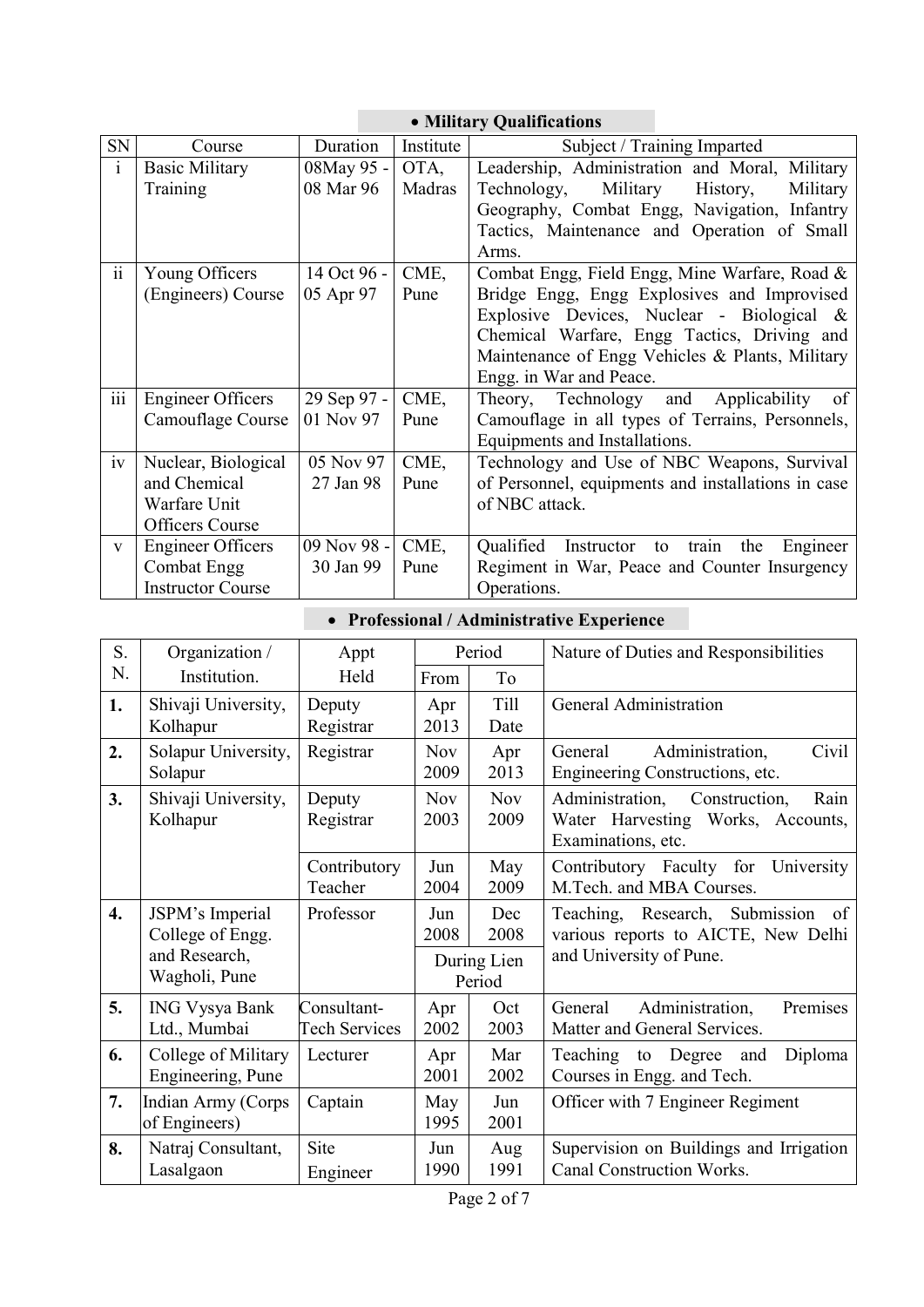## Professional Experience as Registrar of Solapur University

- 1. Being the head of administrative team in the University, I am responsible for providing efficient, effective and expedient services needed on day-to-day basis for smooth running of the University.
- 2. Oversee the daily internal administration of the University, the management of all major activities including the state level programmes, campus development works, the procurement of services, the security and upkeep of all buildings, property and assets, the maintenance of administrative databases, and the supervision of all staff and students.
- 3. Responsible to produce position papers and reports based upon information, data and records available within the University campus or from the affiliated Colleges to the Government of Maharashtra and the Office of the Chancellor of the University.
- 4. Responsible to conduct the meetings of Academic Council, Management Council and Senate of the University as a Secretary.
- 5. Responsible for preparation of Ordinances, Rules and Regulations.
- 6. Responsible for preparing and submitting various proposals to State Govt., UGC and other agencies.
- 7. Successfully conducted the University elections within a stipulated period as per Maharashtra Universities Act, 1994.
- 8. Successfully conducted recruitments of class III and class IV post as a chairman and class I and class II post and University teachers as a secretary.

#### • Professional Experience as Deputy Registrar of Shivaji University

- 1. General administration of the University including civil and electrical engg. works, vehicles and security, University press, etc. Instrumental to implement several extension activities of water harvesting by building the earthen dam, soil and water harvesting structures, water treatment plant.
- 2. Operations of University accounts, and computerization of finance and account department from planning to operational stage.
- 3. Purchase and management and maintenance of stores, equipments, publications etc, control over budget reallocation proposals for the University.
- 4. Administration of post graduate admissions and scholarships, various lecture series, Board of University Teaching and Research, with various reforms to Improve Quality of Research, University Examination Department etc
- 5. Member of selection committees for recruitment of Class II / III / IV employees (including Technical and Non Technical posts).
- 6. Chairman / Member of committees / sub-committees for organizing the functions / seminars / workshops, etc.
- 7. Took up many assignments for awakening the public for the proper water shed management.
- 8. Conducted several workshops, lectures through the affiliated colleges.

#### Professional Experience as a Consultant (Technical Services) of ING Vysya Bank Ltd.

- 1. Completed interior and exterior renovation works of 11 Branches worth Rs.430 Lacs.
- 2. Completed all formalities including hiring of the premises, construction / interior and exterior renovation works of 09 ATM Centers.
- 3. In charge for maintenance of premises and property related matters of 27 branches, 06 Back offices, 13 ATMs and 160 residential flats.
- 4. In charge for general administration other than routine banking operations (i.e. equipments, machinery, housekeeping, security, fire fighting, etc).

# • Teaching Experience

- 1. Taught the following subjects to the degree & diploma courses in engineering and technology at College of Military Engg, Pune (a world renowned institution) and at JSPM's ICOER, Pune.
	- a. Fluid Mechanics.
	- b. Building Materials.
	- c. Elementary Civil Engineering.
	- d. Strength of Materials.
	- e. Business Communication.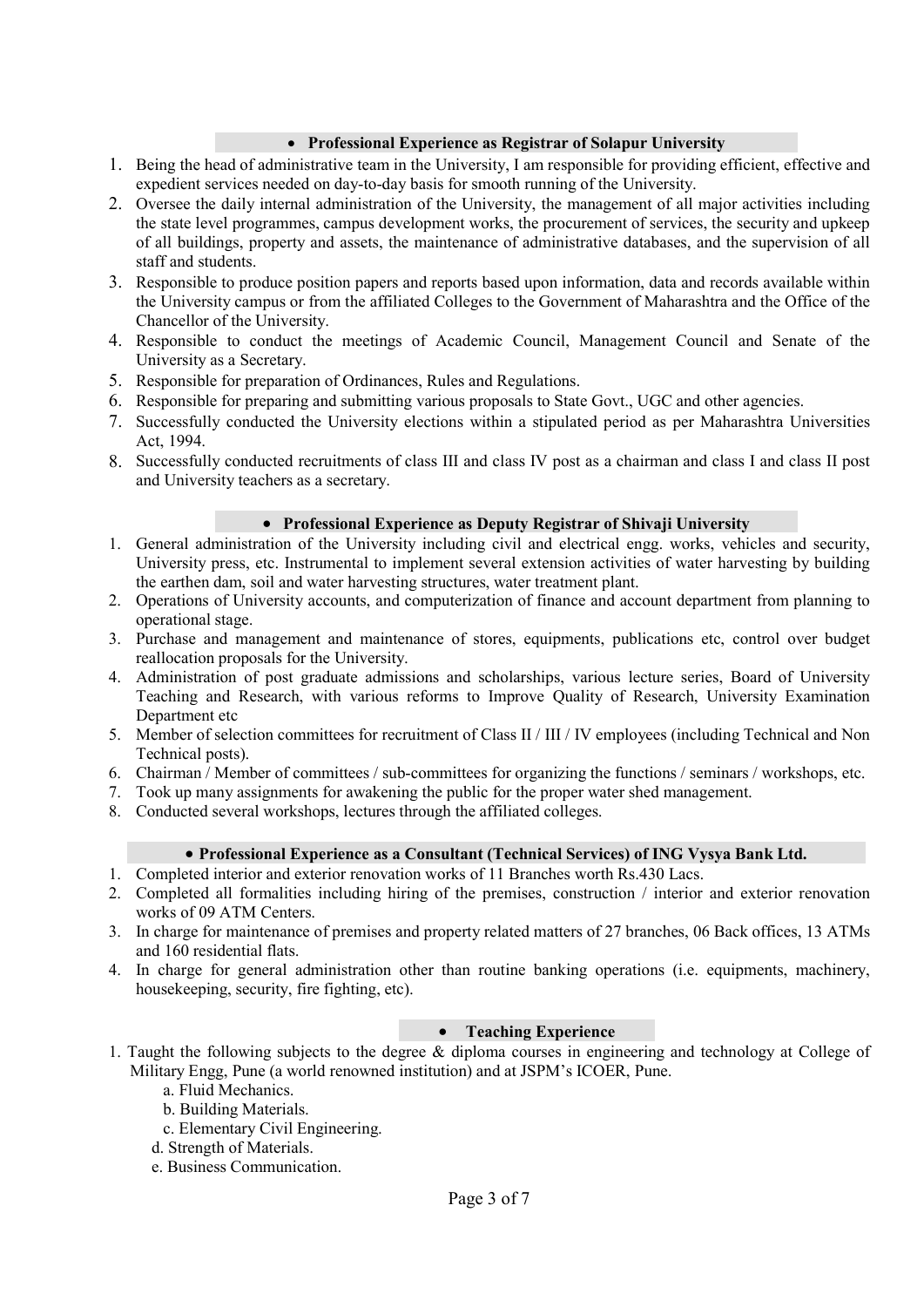- 2. Taught the following subjects to MBA and M.Tech courses at University Departments.
	- a. Human Resources
	- b. Material Management
	- c. Managing for Excellence
	- d. Industrial Waste Water Treatment
	- e. Advance Water and Waste Water Treatment.
- 3. Taught / Teaching following subjects to M.E. (Water Resources Mgt) at Shri Tuljabhavani College of Engg, Tuljapur.
	- a.Ground Water
	- b.Water Resources System Engg.

# Research Guide / Supervisor / Examiner

- 1. Approved guide for Ph.D. & M.E. (Civil Engg) and Ph.D. & M.Tech (Environmental Science & Technology) to Shivaji University, Kolhapur and Solapur University, Solapur.
- 2. Five students are pursuing Ph.D and three students are perusing their M.Tech research.
- 3. One student has been awarded M.Tech (Env Sci & Tech) by Shivaji University, Kolhapur.
- 4. External examiner for Ph.D thesis to North Maharashtra University, Jalgaon.
- 5. External examiner for M.E. (Water Management) to Shri Ramanand Tirth University, Nanded.
- 6. External examiner for M.Tech (Civil and Water Management) to SGGS Institute of Technology, Nanded (An autonomous Institute, cent percent aided by Govt of Maharashtra).
- 7. Paper Setter, Moderator for M.Tech (Env Sci & Tech), Shivaji University, Kolhapur.

## Lectures Delivered as Resource Person (at Various Institutes / Conferences / Workshops)

- 1. Application of Mathematical Softwares with specific reference to Mathcad.
- 2. Rain Water Harvesting.
- 3. Water Conservations.
- 4. Water Resources Some Facts.
- 5. Water Literacy.
- 6. Interview Techniques.
- 7. Preparation for Service Selection Board (SSB) Interview.
- 8. Carrier Opportunities in Indian Army.

#### • Professional Military Experience

- 1. Training, motivating and leading a sub-unit of approx 200 men to fight as a cohesive unit in war, function efficiently in counter insurgency operations and other peace time operations.
- 2. Administration and human resource management of approx 200 men in peace and war like situations.
- 3. Management of mechanical transport fleet of 70 vehicles and engineer earth moving plants like earth movers, dozers, etc of 30 in nos.
- 4. Material management to the tune of approx Rs.300 Million ranging into an inventory list of 56000 items including sensitive electronic equipments, arms and ammunitions.
- 5. Logistic, planning and organization of 1000 personnel in war and peace.
- 6. Blasting, demolition and handling of engineer explosives.
- 7. Construction, laying, detection and neutralization of improvised explosive devices (IEDs) and land mines.
- 8. Construction and maintenance of operational shelters at an altitude of 14000 feet in adverse weather and terrain conditions.
- 9. Organization of training, social, cultural and sports events.

#### General Abilities and Skills

- 1. Capable to handle different administrative issues at various levels in military, civil engg professional and educational organizations.
- 2. Capability to get the work done through motivation.
- 3. Ability to impart training & education on variety of subjects to the personnel at all level.
- 4. Ability to lead a team of multi cultural and multi ethnical personnel in extreme stress and adverse conditions.
- 5. Ability to lead a team of Architects, Consultants, Engineers and Contractors for timely completion of the projects.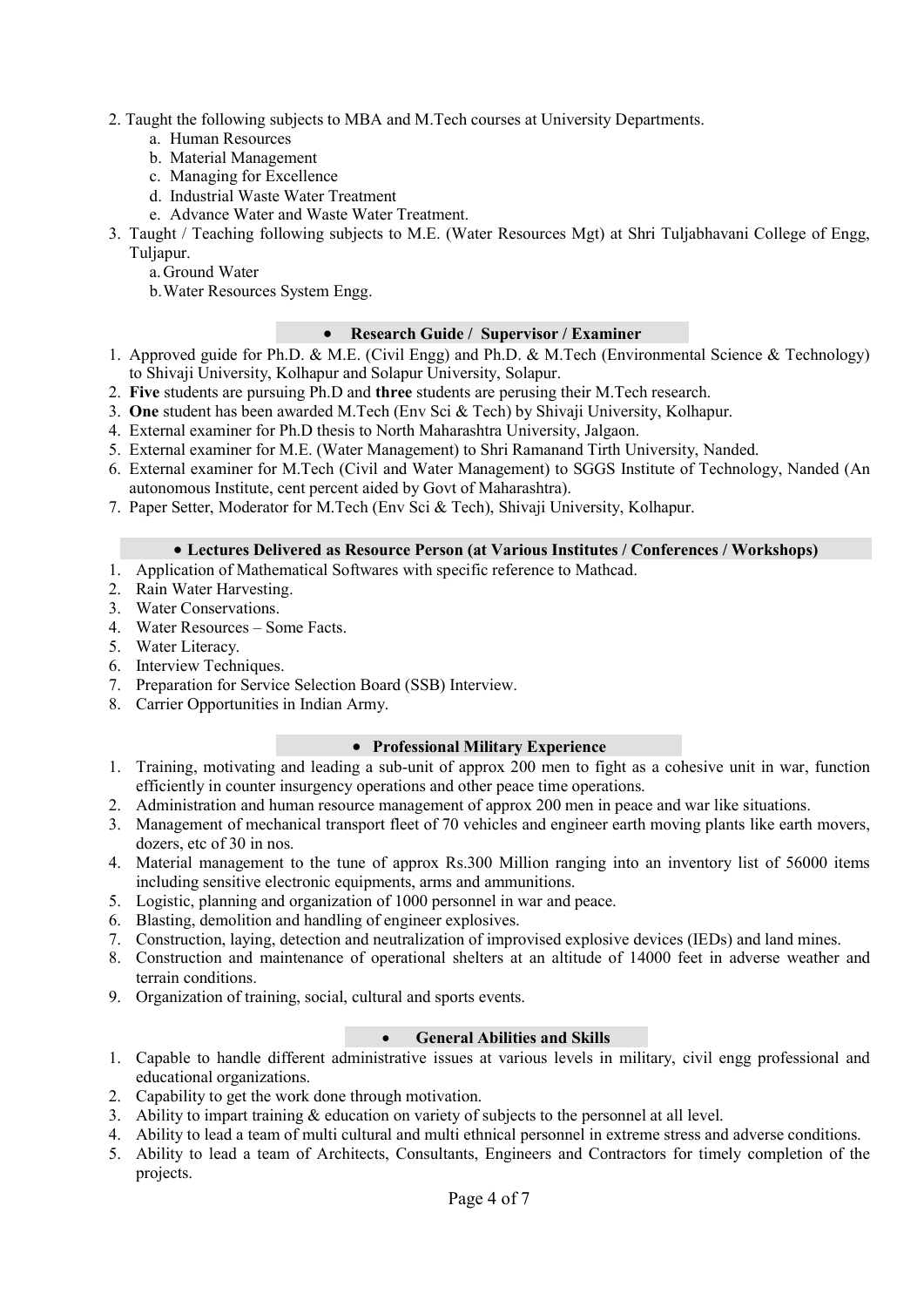- 6. Ability to organize social, cultural and sporting events.
- 7. Well conversant with computer operations.

## Special Achievements during the Military Service

- 1. General Officer in Chief, Eastern Command's Commendation Card for having successfully executed a major engineering task under extreme climate, adverse weather and difficult terrain within a specified time frame.
- 2. Special Service Medal 3. Sainya Seva Medal
- 4.  $50<sup>th</sup>$  Anniversary of Independence Medal.

#### • Book Publications

- 1. Author for "Mathcad A Tool for Infiltration Modeling" Publisher Lambert Academic Publishing GmbH & Co. Germany.
- 2. Author for "ICT for Doctoral Research" Publisher Author Press, New Delhi.
- 3. Co-author for Self Instruction Material (SIM) on "Production and Operations Management" for Master of Business Administrations (Distance Mode) of Shivaji University, Kolhapur.
- 4. Co-author for "Accounts Code" Shivaji University, Kolhapur.

#### • Publications in Journals

- 1. Sonaje N. P., Chincholkar P.R. 2012, "Redefining the Role of University Administrator : An Indian Scenario" Vol 27, number 1, pg. 118-126.
- 2. Sonaje N. P., 2012, "Indices A Tool for Research Assessment" Indian Streams Research Journal" Vol 2, pg. 11-19.
- 3. Chougule M.B., Sonaje N. P., 2012, "In-plant Recycling of Wastewater in Textile Wet Processing A Stochastic Analysis of Best Available Techonologies (BATS)", Contemporary Research in India, Vol.2, Issue 2, pg.  $26 - 35$ .
- 4. Thorvat A.R., Sonaje N.P., Mujumdar M.M. and Swami V.A., 2012 "A Study on the Physico-Chemical Characteristics of Panchaganga River in Kolhapur City" Research Journal of Chemical Sciences, Vol. 2(8), pg. 1-5.
- 5. Sonaje N. P., Joshi S. K., 2012, "Experimentation of Microhydel Power Generation from Low Head Weirs (Bandhara)", Contemporary Research in India, Vol.2, Issue 1, pg. 302 - 305.
- 6. Chougule M.B., Sonaje N. P., 2012, "Use of GAC Technology and Two Stage Ion Exchange Technique for Recycling of Wastewater in Textile Wet Processing" International Journal of Engineering Science and Technology (IJEST) Vol. 4 No.01 pg.50 -55
- 7. Chougule M.B., Sonaje N. P., 2012, "Novel Techniques of Water Recycling in Textile Wet Processing Through Best Management Practices (BMP's)", International Journal Applied Science & Advance Technology (IJASAT) Vol. 1, No. I.
- 8. Sonaje N. P., 2011, "University Industry Interface", University News- A weekly Journal of Higher Education Vol. 49 No. 50, pg.197-200.
- 9. Thorvat A.R., Sonaje N. P., Mujumdar M. M., 2011, "Development of Regression Model for the Panchaganga River Water Quality in Kolhapur City, M.S.", International Journal of Engineering Research and Applications (IJERA), Vol. 1, Issue 4, pg.1723-1730.
- 10. Mane S. J., Sonaje N. P., 2011, " Prediction of Respirable suspended Particulate Matter Concentration at Pimpri-Chinchwad with Artificial Neural Network", Contemporary Research in India, A peer reviewed multidisciplinary international journal Vol. 1, Issue 4, pg. 422-424.
- 11. Sonaje N. P. and Waikar M. L., 2009, "Application of Mathcad for Hydrological Analysis Using Kostiakov's Method." Asian Journal of Environmental and Chemical Research, Vol. 2, pg., 57 - 63.
- 12. Sonaje N. P. and Waikar M. L., 2008, "Application of Mathcad for Hydrological Analysis Using Natural Resources Conservation Service Method." Journal of Indian Water Works Association, Vol. XXXXI No.2, pg. 136 – 143.
- 13. Sonaje N. P. and Waikar M. L., 2006, "Modeling of Precipitation Runoff Relation Using Natural Resources Conservation Service (NRCS) Method and Mathcad," Journal of Shivaji University, Kolhapur (Science and Technology) Vol. 40, pg.77-85.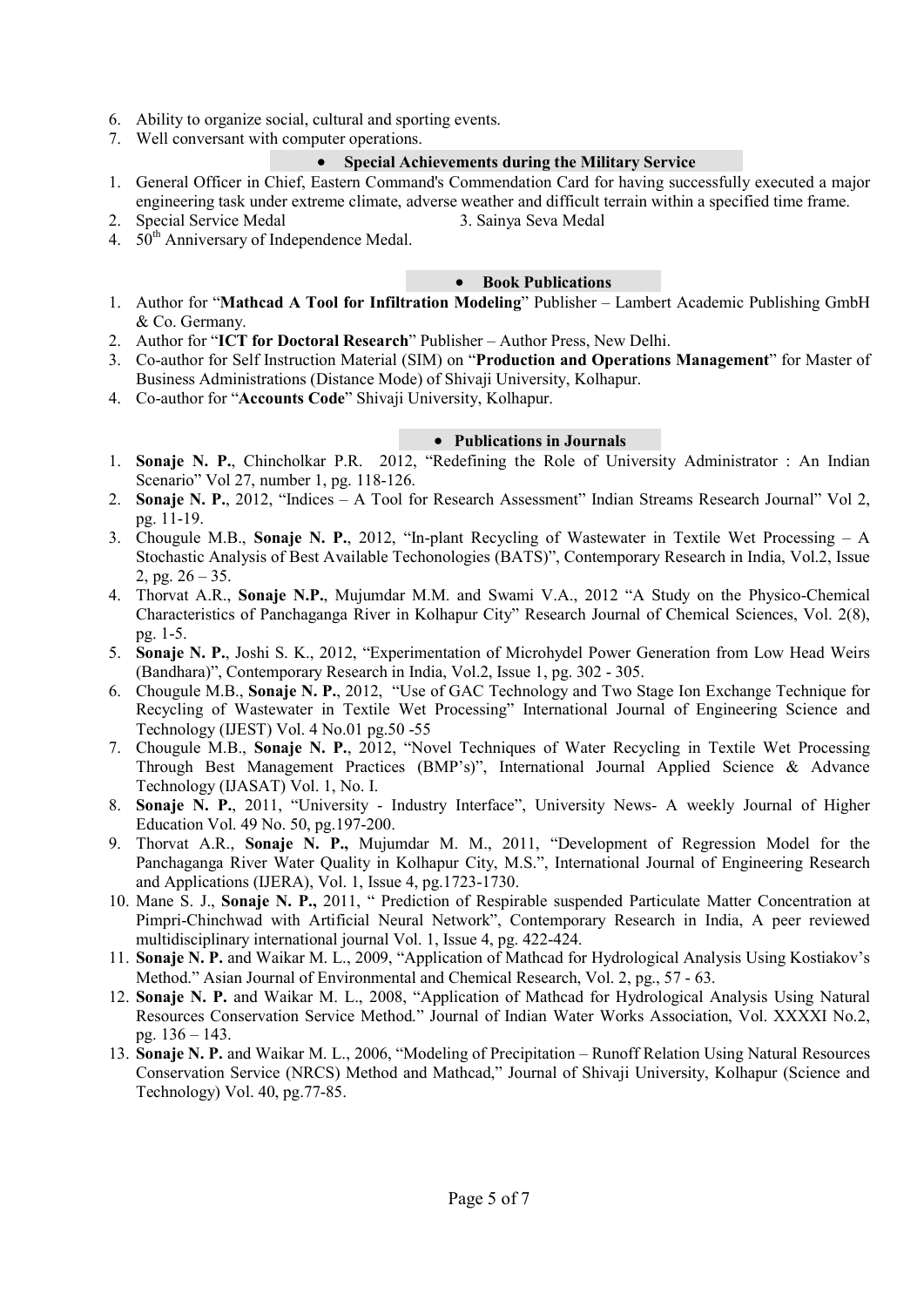#### Publications in Conferences / Seminar / Workshop / Synopsis

- 1. Sonaje N. P., 2012, "Information Communication Technology and eResearch", National Conference on Computer, Communication and Information Technology, organized by Sinhgad Institute of Computer Sciences, Pandhurpur.
- 2. Sonaje N. P., 2012, "Rivers of Western Ghats A Review" National Seminar on "Sustaining forests of Western Ghats – Prospects and Challenges" orgainsed at Solapur University, Solapur.
- 3. N. P. Sonaje, 2012, "Use of ICT in Quality Enhancement", National Seminar on "Best Practices and Students' participation in quality enhancement, organized at Arts, Commerce & Science College, Killedharur, Osmanabad, India.
- 4. Mane S. J., Sonaje N. P., 2012, "Prediction of Respirable Suspended Particulate Matter Concentration with Artificial Neural Network" National Conference on "Emerging Trades in Engineering & Technology" organised by Vidya Pratishthan's College of Engineering, Baramati, India.
- 5. B. L. Chavan., M. S. Kalshetti, S. D. Thigale, N. P. Sonaje, S. S. Lomte and I. R. Ustad, 2010, "International Conference on Biodiversity, Livelihood and Climate Change in the Himalayas" organized at Tribhuvan University, Nepal.
- 6. A. R. Deshmukh and Sonaje N. P., 2009, "A Clear Water Scour Around Circular Pier" National Conference on "Hydraulics, Water Resources, Coastal and Environmental Engineering' HYDRO 2009, CWPRS, Pune.
- 7. N. P. Sonaje, 2009, " Importance and Quality Requirements of Green Buildings" National Conference on "Green Tech 2009 - Recent Trades and Opportunities in Green Building and Products", Feb. 2009, organized by Shivaji University, Kolhapur.
- 8. Nitin Berlekar, Praveda Bhomaj, N. P. Sonaje, 2009, "Rain Water Harvesting Ballarpur Industries Limited A Case Study" National Conference on "Green Tech 2009 - Recent Trades and Opportunities in Green Building and Products", Feb. 2009, organised by Shivaji University, Kolhapur.
- 9. A. R. Deshmukh, N. P. Sonaje, 2009, "A Clear Water Scour around Circular Pier" Hydraulics, Water Resource, Coastal and Environmental Engineering HYDRO 2009 at CWPRS, Pune, Page No.116, Dec. 17- 18, 2009.
- 10. Sonaje N. P. and Vikhe S.D. 2008, "Water Resources: Some Facts and Approaches", Proceedings of Indo-Italian International Conference on Green and Clean Environment (GCE 2008), Vol 2, pg. 895 – 901.
- 11. Sonaje N. P., 2008, "Water Resources of India" National Workshop on Water Management and Rural Development organized by Shivaji Vidyapeeth Bhoogol Shikshak Sangh, Kolhapur.
- 12. Sonaje N. P., 2006, "Rain Water Harvesting at Lasalgaon, Dist Nashik (Maharashtra)," Proceeding of Second International Conference on Hydrology and Watershed Management, 2006, Vol. 2, pg. 1359 – 1376.

## Conferences / Workshops Participated

- 1. National Conference on "Quality Enhancement in Higher Education", 12 13 Apr 2012, organized by Rajarshi Shahu Mahavidyalaya, Latur, Maharashtra.
- 2. National Seminar on "Sustaining Forests of Western Ghats : Prospects and Challenges" organised at Solapur University, Solapur  $10^{th}$ -11<sup>th</sup> Feb. 2012
- 3. State Level Workshop on "Issues, Challenges and Career Prospects of Non Teaching Staff of colleges in Maharashtra" 3<sup>rd</sup> February, 2012 organised by Model College, Dombivli, India.
- 4. Virtual H<sub>2</sub>O Conference September, 2011.
- 5. State Level Conference of Vice-Chancellor, Registrar, Director Board of Colleges and University Development,  $16<sup>th</sup>$ -17<sup>th</sup> August, 2011 organised at University of Pune.
- 6. National Conference on "Green Tech 2009, Recent Trades and Opportunities in Green Building and Products" Feb. 2009", organised by Shivaji University, Kolhapur.
- 7. National Conference on "Water Management and Rural Development" organized by Shivaji Vidyapeeth Bhoogol Shikshak Sangh, Kolhapur held at Kavathe Mahankal from February 2 to 4., 2008
- 8. Indo-Italian International Conference on "Green and Clean Environment (GCE 2008)", organized by MIT, Pune.
- 9. A Workshop on "Use of Information Systems in the University Administration", sponsored by Association of Indian Universities, New Delhi and organized by Madras University, Chennai.
- 10. International Conference on "Hydrology and Watershed Management", organized by Jawaharlal Nehru Technological University, Hyderabad.